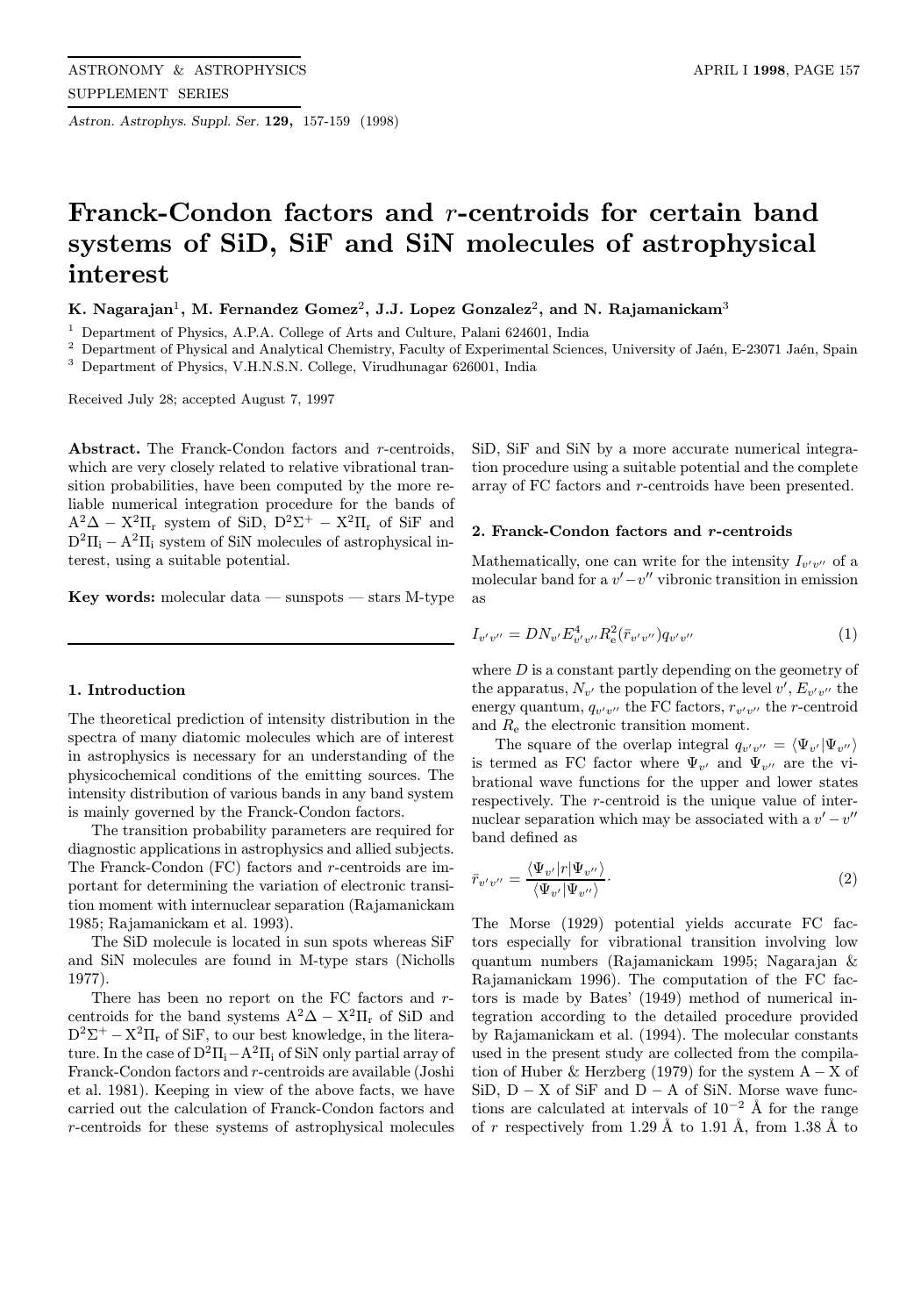**Table 1.**  $q_{v'v''}$  (a) and  $r_{v'v''}$  (b, Å) for bands of  $A^2\Delta - X^2\Pi_r$ system of SiD

|                | 0          |       | $\mathcal{D}$ |
|----------------|------------|-------|---------------|
| $v^\prime$     |            |       |               |
| $\Omega$       | a) $0.994$ | 0.008 | 0.001         |
|                | b) $1.540$ | 2.514 | 1.731         |
| 1              | a) 0.008   | 0.934 | 0.047         |
|                | b) 0.722   | 1.577 | 2.135         |
| $\overline{2}$ | a) 0.000   | 0.056 | 0.751         |
|                | b) 2.679   | 1.171 | 1.611         |

1.80 Å and from 1.41 Å to 2.25 Å for every observed vibrational levels of  $A - X$ ,  $D - X$  and  $D - A$  states of SiD, SiF and SiN molecules. Integrals appearing in the definitions of FC factors  $(q_{v'v''})$  and r-centroids  $(r_{v'v''})$  are computed numerically and the results are entered respectively in Tables 1, 2 and 3 for the system  $A - X$  of SiD, D − X of SiF and D − A of SiN. The wavelength  $(\lambda_{v'v''})$ data (Bredohl et al. 1976) for D-A system of SiN molecule is also included in Table 3.

**Table 2.**  $q_{v'v''}$  (a) and  $r_{v'v''}$  (b, Å) for bands of  $D^2\Sigma^+ - X^2\Pi_r$ system of SiF

| v''            | $\theta$    | $\mathbf{1}$ | $\overline{2}$ | $\overline{\mathbf{3}}$ |
|----------------|-------------|--------------|----------------|-------------------------|
| v'             |             |              |                |                         |
| $\overline{0}$ | a) 0.602    | 0.297        | 0.082          | 0.017                   |
|                | b) 1.576    | 1.523        | 1.472          | 1.420                   |
| 1              | a) $0.314$  | 0.145        | 0.316          | 0.163                   |
|                | b) $1.637$  | 1.585        | 1.532          | 1.481                   |
|                |             |              |                |                         |
| $\overline{2}$ | a) 0.074    | 0.363        | 0.007          | 0.228                   |
|                | b) 1.679    | 1.646        | 1.597          | 1.541                   |
|                |             |              |                |                         |
| 3              | a) 0.010    | 0.160        | 0.293          | 0.016                   |
|                | b) 1.762    | 1.706        | 1.656          | 1.599                   |
|                |             |              |                |                         |
| 4              | a) 0.000    | 0.032        | 0.228          | 0.188                   |
|                | 1.833<br>b) | 1.771        | 1.715          | 1.665                   |

Table 3.  $q_{v'v''}$  (a),  $r_{v'v''}$  (b, Å) and  $\lambda(c, \AA)$  for bands of  $D^2\Pi_i - A^2\Pi_i$  system of SiN

|                | $\overline{v}$ | $\overline{0}$ | $\mathbf{1}$   | $\overline{2}$ | 3      | 4      |                  |
|----------------|----------------|----------------|----------------|----------------|--------|--------|------------------|
| $v^\prime$     |                |                |                |                |        |        |                  |
| $\theta$       |                | 0.0032         | 0.0220         | 0.0700         | 0.1406 | 0.1971 | $(a)$ (i)        |
|                |                | 0.0029         | 0.0193         | 0.0614         | 0.1241 |        | (ii)             |
|                |                | 1.7392         | 1.7630         | 1.7871         | 1.8119 | 1.8373 | $(b)$ (i)        |
|                |                | 1.7376         | 1.7604         |                |        |        | (ii)             |
| 1              |                | 0.0161         | 0.0733         | 0.1396         | 0.1331 | 0.0514 | $(a)$ (i)        |
|                |                | 0.0140         | 0.0647         | 0.1283         |        |        | (ii)             |
|                |                | 1.7233         | 1.7465         | 1.7699         | 1.7935 | 1.8166 | $(b)$ $(i)$      |
|                |                | 1.7226         | 1.7451         |                |        |        | (ii)             |
| $\overline{2}$ |                | 0.0418         | 0.1206         | 0.1136         | 0.0218 | 0.0135 | $(a)$ (i)        |
|                |                | 0.0358         | 0.1093         |                |        |        | (ii)             |
|                |                | 1.7078         | 1.7304         | 1.7530         | 1.7738 | 1.8070 | $(b)$ (i)        |
|                |                | 1.7225         | 1.7302         | 1.7528         |        |        | (ii)             |
|                |                |                |                | 3699           |        |        | (c)              |
| 3              |                | 0.0758         | 0.1262         | 0.0356         | 0.0108 | 0.0804 | $(a)$ (i)        |
|                |                | 0.0648         |                |                |        |        | (ii)             |
|                |                | 1.6927         | 1.7149         | 1.7360         | 1.7660 | 1.7854 | $(b)$ $(i)$      |
|                |                | 1.6940         | 1.7146         | 1.7380         | 1.7604 |        | (ii)             |
|                |                |                | 3480           | 3608           | 3745   |        | (c)              |
| 4              |                | 0.1081         | 0.0882         | 0.0000         | 0.0641 | 0.0641 | $(a)$ $(i)$      |
|                |                |                |                |                |        |        | (ii)             |
|                |                | 1.6780         | 1.6997         | 1.1444         | 1.7464 | 1.7670 | $(b)$ $(i)$      |
|                |                |                |                | 3523           | 3653   |        | (ii)             |
| 5              |                | 0.1291         | 3401<br>0.0370 | 0.0252         | 0.0660 | 0.0037 | (c)<br>$(a)$ (i) |
|                |                |                |                |                |        |        | (ii)             |
|                |                | 1.6637         | 1.6846         | 1.7098         | 1.7299 | 1.7236 | $(b)$ (i)        |
|                |                |                |                |                |        |        | (ii)             |
|                |                |                | 3326           | 3443           |        |        | (c)              |
| 6              |                | 0.1344         | 0.0046         | 0.0618         | 0.0222 | 0.0255 | $(a)$ (i)        |
|                |                |                |                |                |        |        | (ii)             |
|                |                | 1.6497         | 1.6685         | 1.6941         | 1.7134 | 1.7466 | $(b)$ $(i)$      |
|                |                |                |                |                |        |        | (ii)             |
|                |                |                | 3255           |                |        |        | (c)              |
| 7              |                | 0.1253         | 0.0028         | 0.0678         | 0.0000 | 0.0554 | $(a)$ (i)        |
|                |                |                |                |                |        |        | (ii)             |
|                |                | 1.6359         | 1.6609         | 1.6794         | 1.8205 | 1.7237 | $(b)$ (i)        |
|                |                |                |                |                |        |        | (ii)             |
|                |                |                | 3187           |                |        |        | (c)              |
| 8              |                | 0.1065         | 0.0237         | 0.0433         | 0.0188 | 0.0386 | $(a)$ (i)        |
|                |                |                |                |                |        |        | (ii)             |
|                |                | 1.6224         | 1.6448         | 1.6651         | 1.6893 | 1.7080 | $(b)$ $(i)$      |
|                |                |                |                |                |        |        | (ii)             |
|                |                |                | 3123           |                |        |        | (c)              |

#### 3. Results and discussion

The FC factors indicate that the  $\Delta v = 0$  sequence bands are most intense followed by  $\Delta v = \pm 1$  sequence for the A − X system of SiD. The sequence difference for this system is found to be constant and is about  $0.035 \text{ Å}.$ 

In the case of  $D - X$  system of SiF, the FC factors indicate that the (0, 0) band is more intense followed by

the  $\Delta v = \pm 1$  sequence bands. The  $\Delta v = 0$  sequence difference vary between 0.002 Å to 0.012 Å but the  $\Delta v = \pm 1$ sequence difference is found to be constant and is about  $0.009 \; \text{\AA}.$ 

In the case of  $D - A$  system of SiN, Joshi et al. (1981) have reported FC factors for  $(0, 0)$ ,  $(0, 1)$ ,  $(0, 2)$ ,  $(0, 3)$ ,  $(1, 0), (1, 1), (1, 2), (2, 0), (2, 1)$  and  $(3, 0)$  bands and rcentroid for  $(0, 0), (0, 1), (1, 0), (1, 1), (2, 0), (2, 1), (2, 2),$